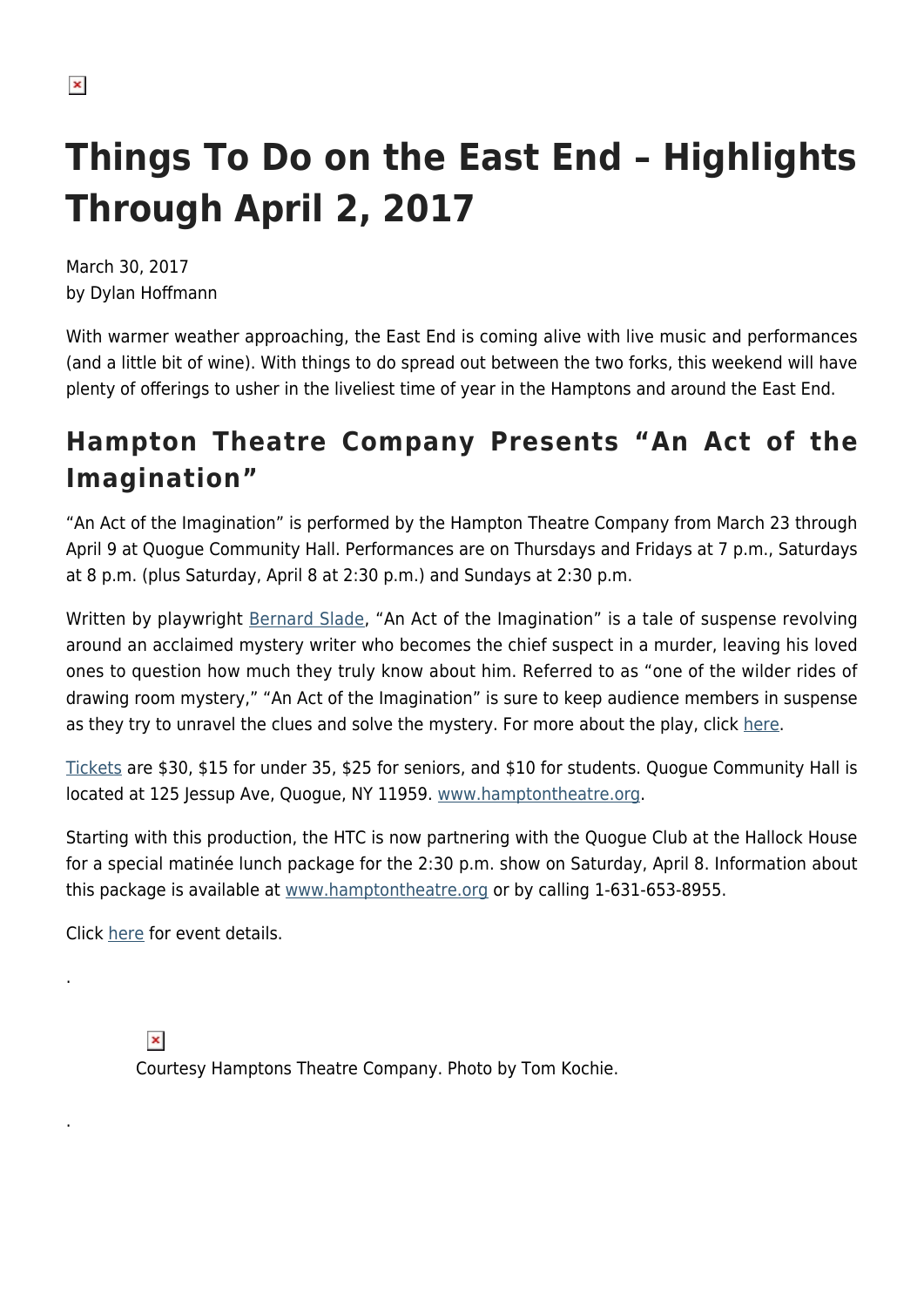#### **Benefit Concert for The Retreat at Stephen Talkhouse**

A "Rock the Retreat: Feel the Love & End Domestic Violence" benefit concert will be presented at Stephen Talkhouse in Amagansett on Thursday, March 30, 2017.

The evening features guitarist and longtime Saturday Night Live bandleader [G.E. Smith](https://gesmithmusic.wordpress.com/) and his wife, the singer and songwriter [Taylor Barton](http://taylorbarton.com/). Afterwards, DJ Jack Luber entertains the crowds. The musical evening benefits [The Retreat,](http://www.theretreatinc.org/) the East Hampton-based agency that provides domestic violence and sexual assault services on Eastern Long Island with education programs and supportive services in Nassau and Suffolk Counties.

Doors open at 7 p.m. Advance tickets are \$30 and can be purchased at [theretreatinc.org](https://interland3.donorperfect.net/weblink/weblink.aspx?name=E9105&id=2); Door price is \$40. The Stephen Talkhouse is located at 161 Main Street, Amagansett, NY 11930. [www.stephentalkhouse.com](http://stephentalkhouse.com/).

Click [here](http://stephentalkhouse.com/event.cfm?id=255662&cart) for event details.

### **Van Gogh Documentary Screens at Southampton Arts Center**

The Van Gogh Museum in Amsterdam comes to the Hamptons in the film ["Exhibition on Screen:](http://www.exhibitiononscreen.com/en-uk/our-films/season-2/van-gogh) [Van Gogh – A New Way of Seeing,](http://www.exhibitiononscreen.com/en-uk/our-films/season-2/van-gogh)" with a screening on Thursday, March 30, 2017 at 8 p.m. at the Southampton Arts Center.

Directed by Phil Grabsky and David Bickerstaff, the 90-minute documentary offers an artist biography and allows access to the treasures of Amsterdam's Van Gogh Museum. This special filmed presentation of the gallery's collection was made in 2015 to mark the 125th anniversary of the artist's death.

Tickets are \$10. Reserve [here.](http://vincentvangoghanewwayofseeing.bpt.me/) Southampton Arts Center is located at 25 Jobs Lane, Southampton, NY 11968. [www.southamptonartscenter.org.](http://southamptonartscenter.org/)

Click [here](http://southamptonartscenter.org/event/exhibition-on-screen-van-gogh-a-new-way-of-seeing/) for event details.

 $\pmb{\times}$ 

.

.

"Exhibition on Screen: Van Gogh – A New Way of Seeing (2015)." Courtesy Southampton Arts Center.

#### **Documentary on Photographer Robert Frank at Parrish Art**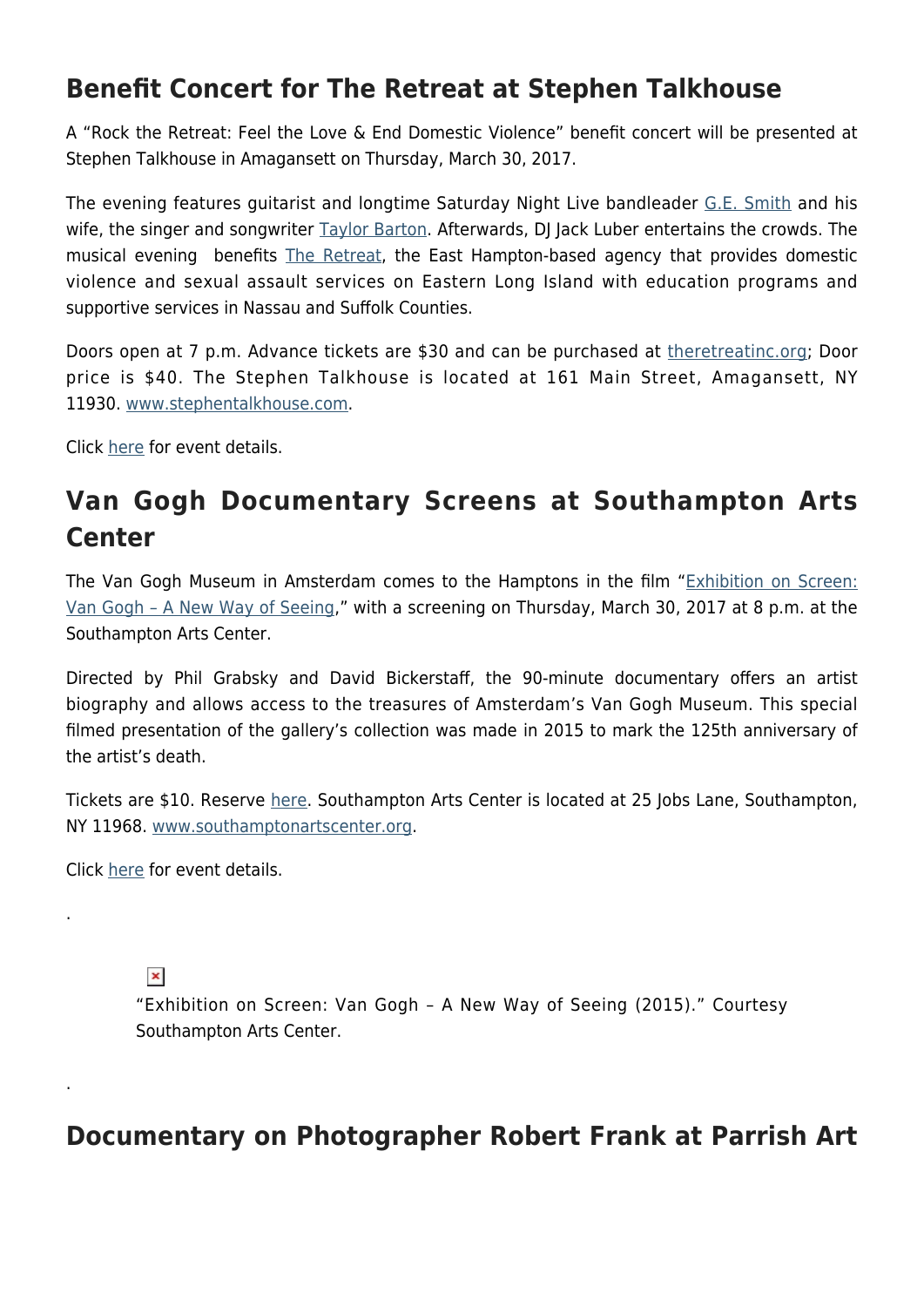### **Museum**

The Parrish Art Museum in Water Mill will screen "Don't Blink: Robert Frank" on Friday, March 31, at 6 p.m.

"[Don't Blink: Robert Frank"](http://www.dontblinkrobertfrank.com/about/) is an intimate look at Swiss born photographer Robert Frank, widely known for his controversial style and choice of subject matter, as well as his involvement with the Beats, the Rolling Stones, and 1960s counter-culture. Immediately following the screening, a Q&A takes place between Laura Israel, a longtime friend of the artist and director of "Don't Blink," with film editor and art director [Alex Bingham.](http://alexbinghamnyc.com/) For more about the Parrish screening and talk back, click [here.](https://hamptonsarthub.com/2017/03/27/events-parrish-art-museum-screens-dont-blink-robert-frank-with-filmmaker-talk/)

[Tickets](https://327.blackbaudhosting.com/327/tickets?tab=2&txobjid=f41c33f3-051f-4f51-bcad-040354fd64d2) are \$20 for general admission; \$5 for Parrish members. The Parrish Art Museum is located at 279 Montauk Highway Water Mill, NY 11976. [www.parrishart.org](http://www.parrishart.org/).

Click [here](http://www.parrishart.org/programs/1943) for event details.

#### **April Fool's Day Blind Tasting at Macari Vineyard**

A Blind Tasting celebrates April Fool's Day at Macari Vineyard in Mattituck on Saturday, April 1, 2017 from 1 to 3 p.m.

Macari Vineyard tasting room staff in Mattituck will pour "blind" flights of the vineyard's wine, offering the challenge for wine lovers to draw on the power of their palates and discerning taste buds in order to guess which type of wine they've tasted. Prizes will be awarded for oenophiles who score the most correct identifications. Cheese and charcuterie will be served immediately following with staff offering tips on the ways to correctly determine the difference between grapes, wine styles and vintages.

Tickets are \$45. The Macari Vineyards tasting room is located at 150 Bergen Avenue, Mattituck, NY 11952. [macariwines.com.](http://www.macariwines.com/)

Click [here](http://www.macariwines.com/events/can-we-fool-you-blind-tasting/) to purchase tickets and for event details.

### **"Rising Stars" Piano Concert at Southampton Cultural Center**

Southampton Cultural Center's Rising Stars Piano Series will launch the spring 2017 season with "La Petite Soirée Annual Gala," a fund-raising evening of performances and a champagne reception, on Saturday, April 1, 2017 at 6:30 p.m.

Hosted by the Rising Stars series' own Liliane Questel and "rock star pianist" [Konstantin](https://www.konstantinsoukhovetski.com/) [Soukhovetski,](https://www.konstantinsoukhovetski.com/) the "[Petite Soirée Musicale"](http://www.scc-arts.org/event/rising-stars-series-la-petite-soiree-annual-gala/) will feature guest performances by pianists [Fei-Fei Dong,](http://www.concertartists.org/artist/fei-fei-dong) [Tanya Gabrielian](https://www.tanyagabrielian.com/bio) and Dr. Mike Errico, along with baritone Remy Canario. Champagne, hors d'oeuvres, and a silent auction will round out the gala benefit and first concert for the spring series.

Tickets are \$50 general admission; \$25 for students under 21 and no charge for children under 12.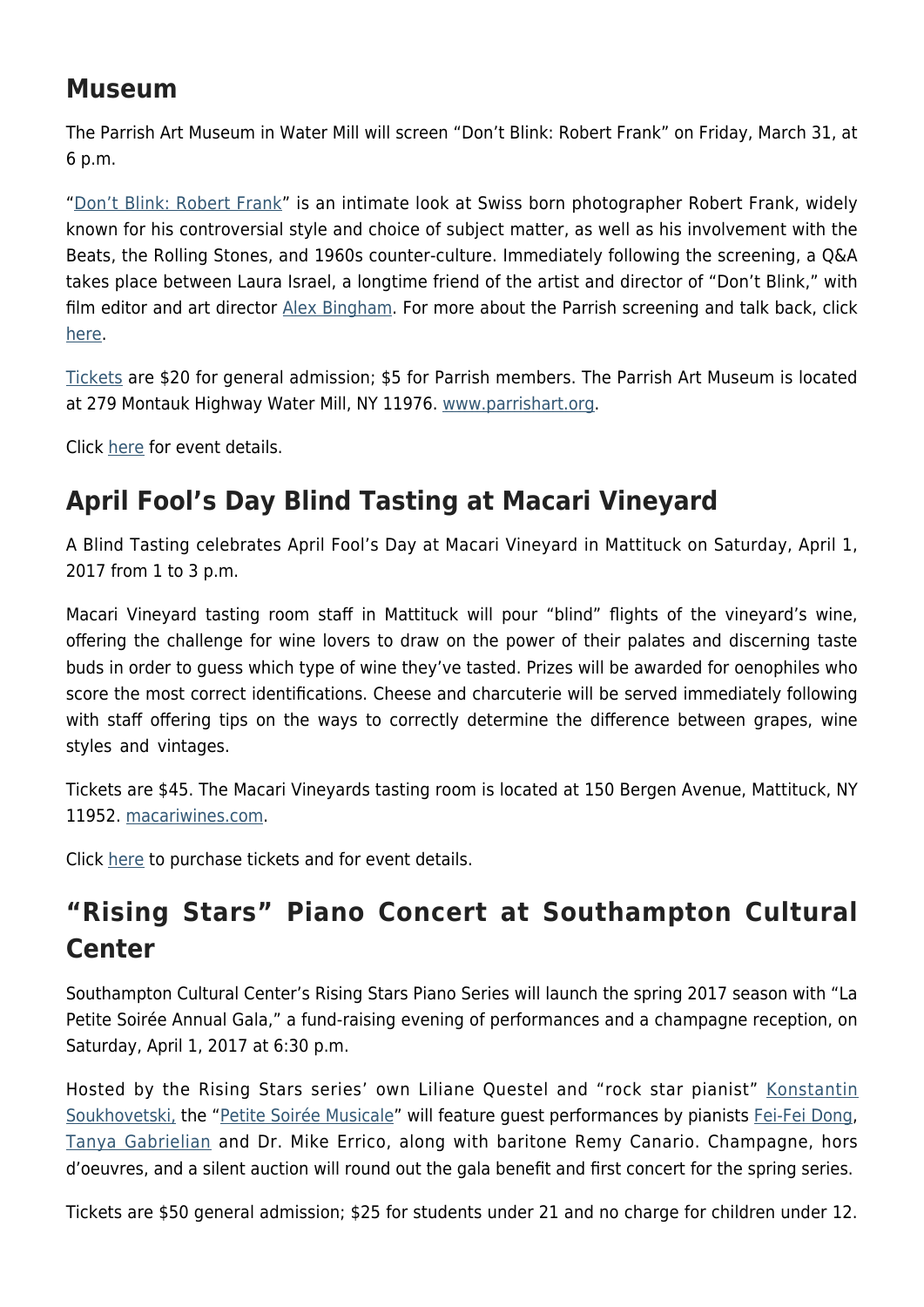Purchase tickets [here.](https://web.ovationtix.com/trs/pe.c/10151437) Southampton Cultural Center is located at 25 Pond Lane, Southampton, NY 11968. [www.scc-arts.org.](http://www.scc-arts.org/)

Click [here](http://www.scc-arts.org/event/rising-stars-series-la-petite-soiree-annual-gala/) for event details.

.

.

 $\pmb{\times}$ Fei Fei Dong. Courtesy Southampton Cultural Center.

### **Live "Last Waltz" 40th Anniversary Celebration at Bay Street Theater**

Bay Street Theater in Sag Harbor is celebrating the 40th anniversary of The Band's legendary farewell concert on Saturday, April 1, 2017 at 8 p.m.

After 15 years of game-changing, influential output, [the musicians of The Band](http://theband.hiof.no/) decided to perform one final goodbye with an all-star roster of legendary guest musicians in a concert dubbed "The Last Waltz," immortalized in a documentary with the same title made by Martin Scorcese.

To celebrate the 40th anniversary of this epic farewell concert, Bay Street Theater has gathered together a group of talented musicians including: Joe Lauro, Michael Schiano, Dave Giacone and David Deitch (Hoodoo Loungers), [Daniel Koontz](http://www.danielkoontz.com/), [Gene Casey](https://genecasey.com/), [Michael Weiskoph](http://michaelweiskopf.com/) (Complete Unknowns), [Jim Turner,](http://www.jimturnermusic.com/) [Katie Pearlman](https://www.katiepearlman.com/) (The Joni Project), Randolph Hudson III, Mama Lee & Rose Lawler, and Eamonn Bowles (The Martinets). These musicians will be performing tunes played by The Band and the iconic musicians who joined them on stage 40 years ago.

Tickets are \$30 and can be purchased [here](https://baystreet.secure.force.com/ticket/#sections_a0F41000002W9eBEAS). Bay Street Theater is located at 1 Bay Street, Sag Harbor, NY 11963. [baystreettheater.org.](http://www.baystreet.org/)

Click [here](http://www.baystreet.org/calendar/the-last-waltz-live-40th-anniversary-celebration/) for event details.

#### **Pop-Up Benefit Art Sale for Peconic Green Grown at Art Sites in Riverhead**

Art Sites Gallery in Riverhead is hosting a one-day sale benefiting [Peconic Green Growth](http://peconicgreengrowth.org/) programs on Sunday, April 2, 2017 from noon to 6 p.m.

The "Three Dialogues" benefit will feature creations by jewelry designer Lisa Lowenstein, energy field paintings by **Scott McIntire**, and "Reflections on Water" photographs by Sara Cedar Miller.

Sales take place from noon to 6 p.m., with 50 percent of proceeds to benefit the non-profit Peconic Green Growth. Presentations and a reception will be held from 4:30 to 5 p.m. featuring the artists presenting their work and the non-profit's Executive Director, Glynis Berry, presenting a talk on